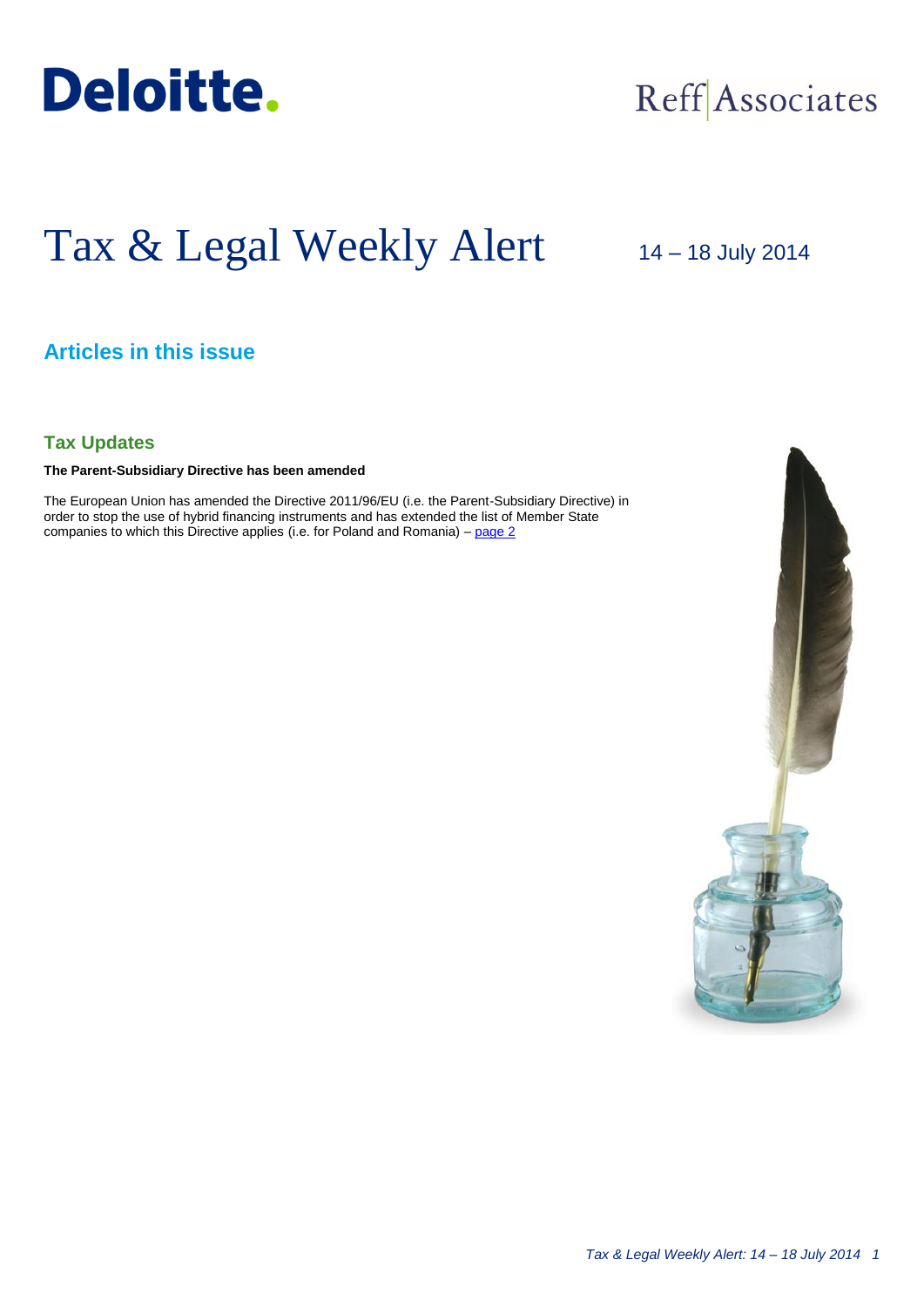### **The Parent-Subsidiary Directive has been amended**

The European Union has adopted amendments to the Directive 2011/96/EU (i.e. the Parent-Subsidiary Directive) in order to prevent double non-taxation of dividends distributed within corporate groups and deriving from hybrid loan arrangements.

When planning intra-group financing, companies from different Member States will be prevented from using hybrid loan arrangements for obtaining double non-taxation of the income derived as a result of these transactions.

Hybrid loan arrangements exploit mismatches between national tax rules. In this respect, distributed profits may be considered nontaxable in the parent company's state of residency and a taxdeductible expense in the state of the subsidiary.

In addition, the list of companies to which the Parent-Subsidiary Directive applies has been amended by the addition of new types of companies from Poland and Romania (i.e. "spółka komandytowoakcyjna" in Poland and "societati in nume colectiv" and "societati in comandita simpla" in Romania).

Member States must transpose these amendments into their national legislation by December 31, 2015.

#### <span id="page-1-0"></span>**Should you have any questions please do not hesitate to contact us:**

**[Dan Badin](mailto:dbadin@deloittece.com)** Partner-in-Charge +40 21 207 53 92

**[Silviu Sandache](mailto:ssandache@deloittece.com)** Senior Manager +40 21 207 53 19